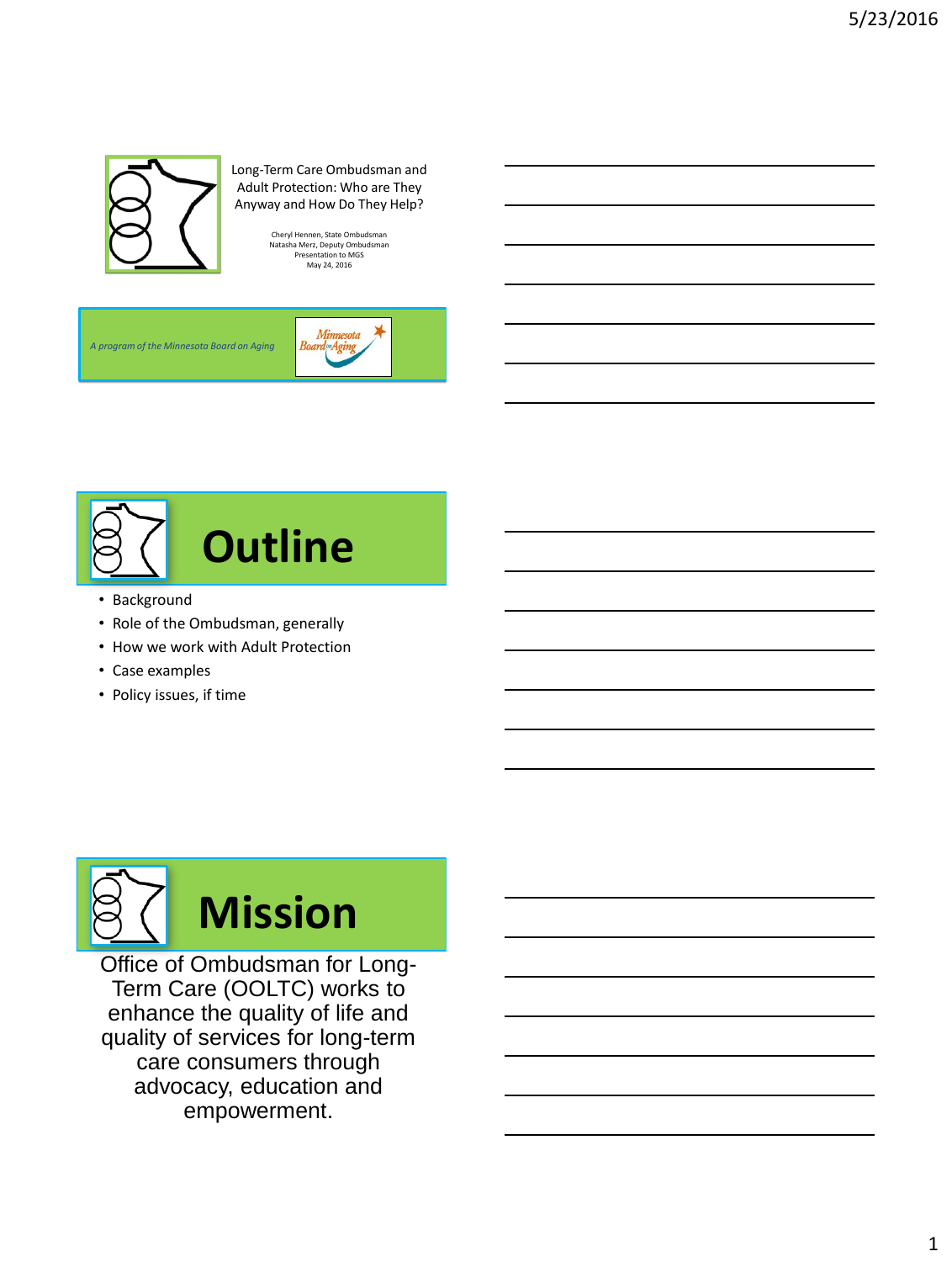# **Vision**

OOLTC envisions a time when *all* consumers receive high quality, affordable health and long-term care services to meet individual needs and preferences. Our vision ensures that consumers of long-term care will have:

- choices about where to live and where to receive care
- flexibility in choosing caregivers
- fair service costs to ensure choices
- rights, standards, and consumer protections
- individualized care and services tailored to meet individual needs, rather than service-provider needs.



# **Funding & Structure**

- A program of the Older Americans Act
	- 1978 amendment enshrined ombudsman program into statute
- Administered through the Minnesota Board on Aging since 1980
- Central office in St. Paul
- Regional Ombudsman offices throughout **Minnesota**



### We serve consumers receiving services from:

Nursing homes and boarding care homes Licensed home care agencies, including assisted living and non-licensed personal care provider organizations Housing With Services establishments Certain Adult Foster Homes Ombudsman services are free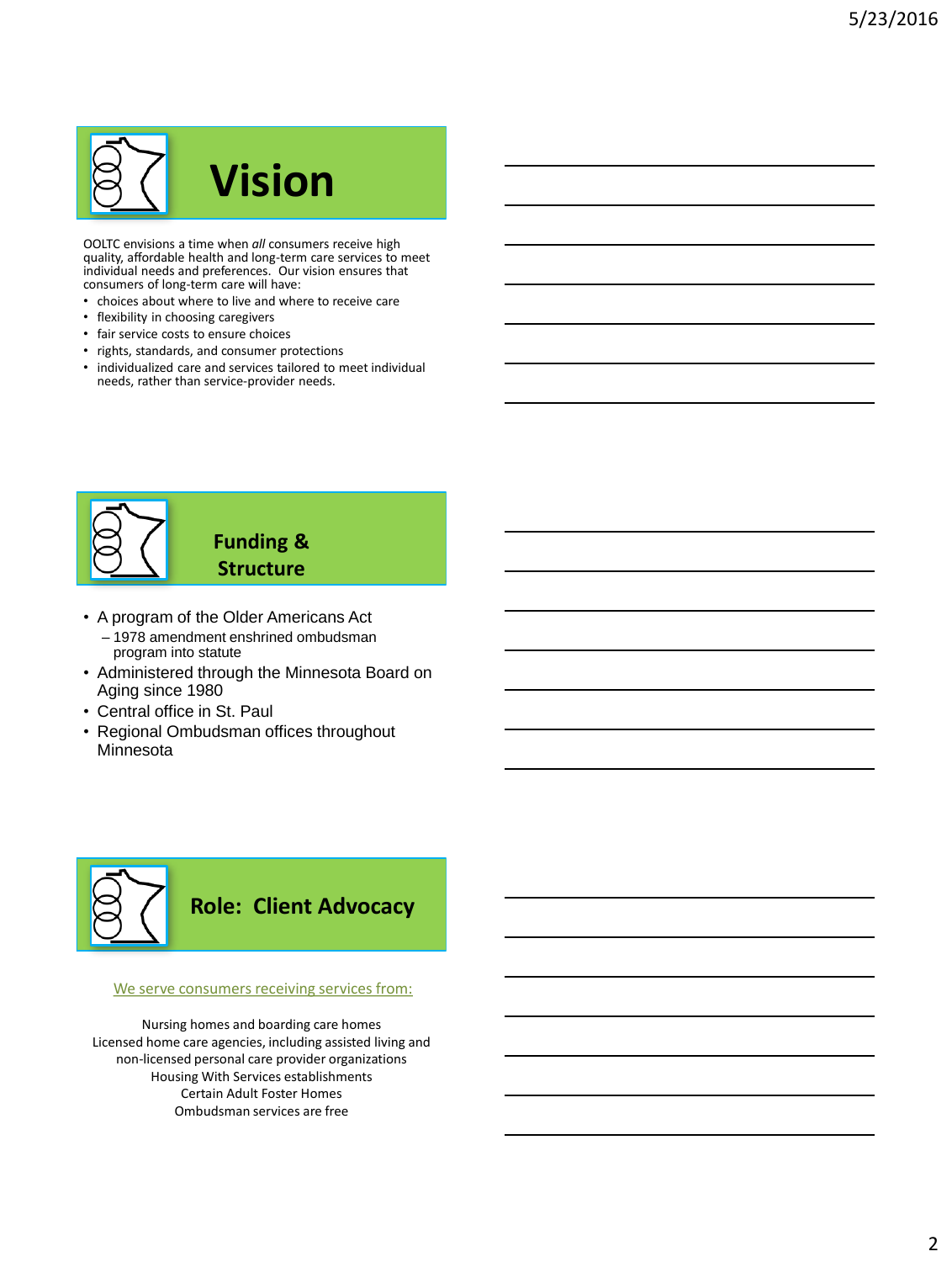



# **Long-Term Care Issues:**

Quality of care and services Quality of life Rights Access to services Service termination Discharge or eviction Public benefits programs



**main intake 651-431-2555 1-800-657-3591 TTY, please call 711**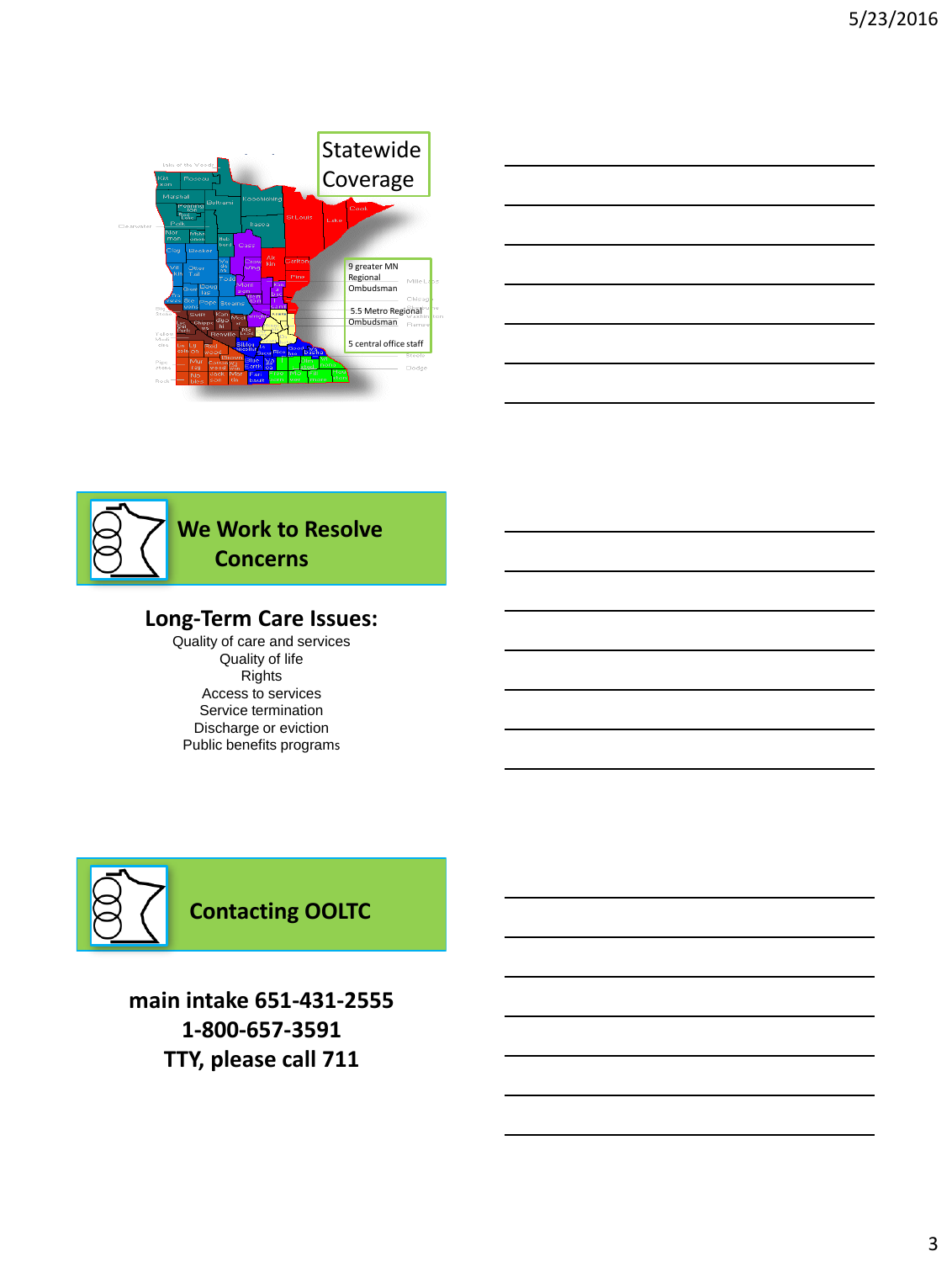





**Both entities charged with protecting and advocating for health safety and welfare of vulnerable adults; both essential to the adult protection system**

**Different sources of statutory authority- -County Adult Protection: Minn. Stat. § 626.557 et. seq. -Ombudsman: 42 U.S.C. § 3058g; Minn. § Stat. 256.9742** 

**Different referral sources**

**Ombudsman takes direction from the client**

**Ombudsmen are not mandated reporters**

**Regional Ombudsman participate in many county-based vulnerable adult collaboratives across the state: multi-disciplinary case review of complex cases involving vulnerable adults**



**Ms. Smith appointed her daughter to be her attorney-in-fact and her representative payee for Social Security funds shortly after moving into to Brookview Nursing Home.**

**Ms. Smith's daughter, Jane, is not paying the nursing home bill and not responding to calls from Brookview staff.**

**Over 6 months, Mrs. Smith's bill grew to \$30,000.** 

**Brookview issued a notice of involuntary discharge, made a report to MAARC, and a referral to the Office of Ombudsman.**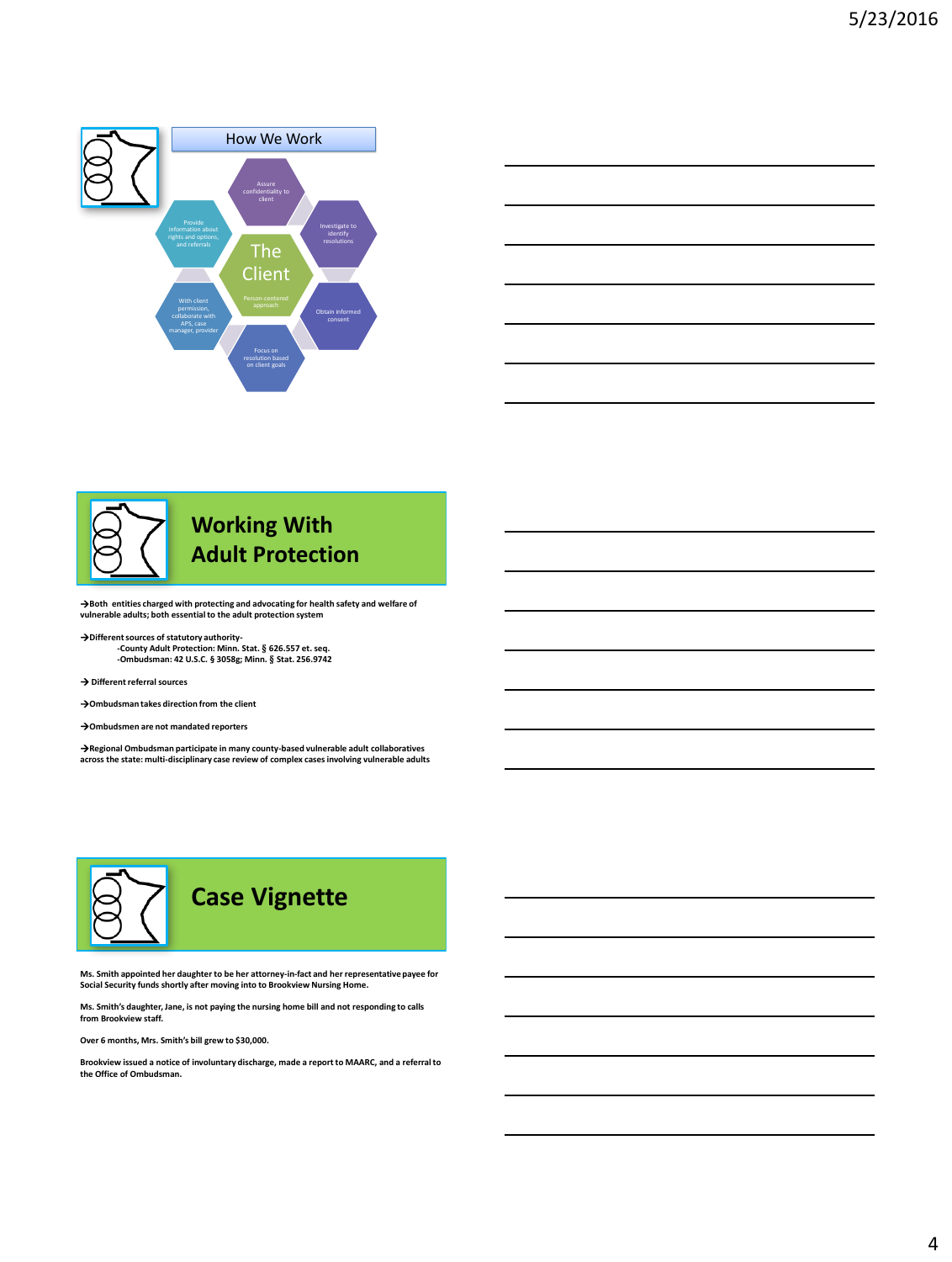# **Case Vignette**

Ombudsman • Meets with client, obtains consent • Appeals nursing home discharge • Make legal referrals • Works with nursing home and resident to

understand issues,<br>
processes: MA issues,<br>
discharge rights, options<br>
to resolve situation<br>
• Tries to resolve discharge<br>
without hearing, if

possible

• Investigates allegation of financial exploitation by daughter • Takes or coordinates protective action if warranted • Substantiates maltreatment (financial exploitation) if warranted • Referral to local law enforcement to evaluate for criminal charges

- Provides notice of non payment to resident and rep payee (if appropriate) Works with resident to redirect income if possible, may engage ombudsman and APS
- Discharge planning MA hardship waiver application if APS finds financial exploitation Deals with recouping its losses when discharge issues is resolved

### **A Day in the Life of an Ombudsman**

**-Phone call from angry family member that nursing home would not extend credit to loved one for facility beautician.**

**-meeting with Administrator to discuss plans to discharge a resident for non-payment; \$80,000 owed to facility.**

**-Hospital social worker requesting help finding placement for a level II sex offender in their hospital.**

**-Resident visit - family does not want their loved one to take morphine because it will "kill him." Resident is in local nursing home due to end stage cancer and advanced dementia. Facility staff feel it is abuse withhold pain medication.**

**-Voicemail from resident of housing with services/assisted living: "the food sucks"**



**"**Whether the APS system investigates reports of maltreatment in congregate care settings, it is critically important that APS systems coordinate with agencies such as the Long-Term Care Ombudsman and state licensing and regulatory bodies that also play a role in safeguarding the health and welfare of their residents."

-Draft Voluntary Consensus Guidelines For State Adult Protective Services Systems July 2015 available at: [http://www.aoa.acl.gov/AoA\\_Programs/Elder\\_Rights/Guidelines/index.aspx](http://www.aoa.acl.gov/AoA_Programs/Elder_Rights/Guidelines/index.aspx)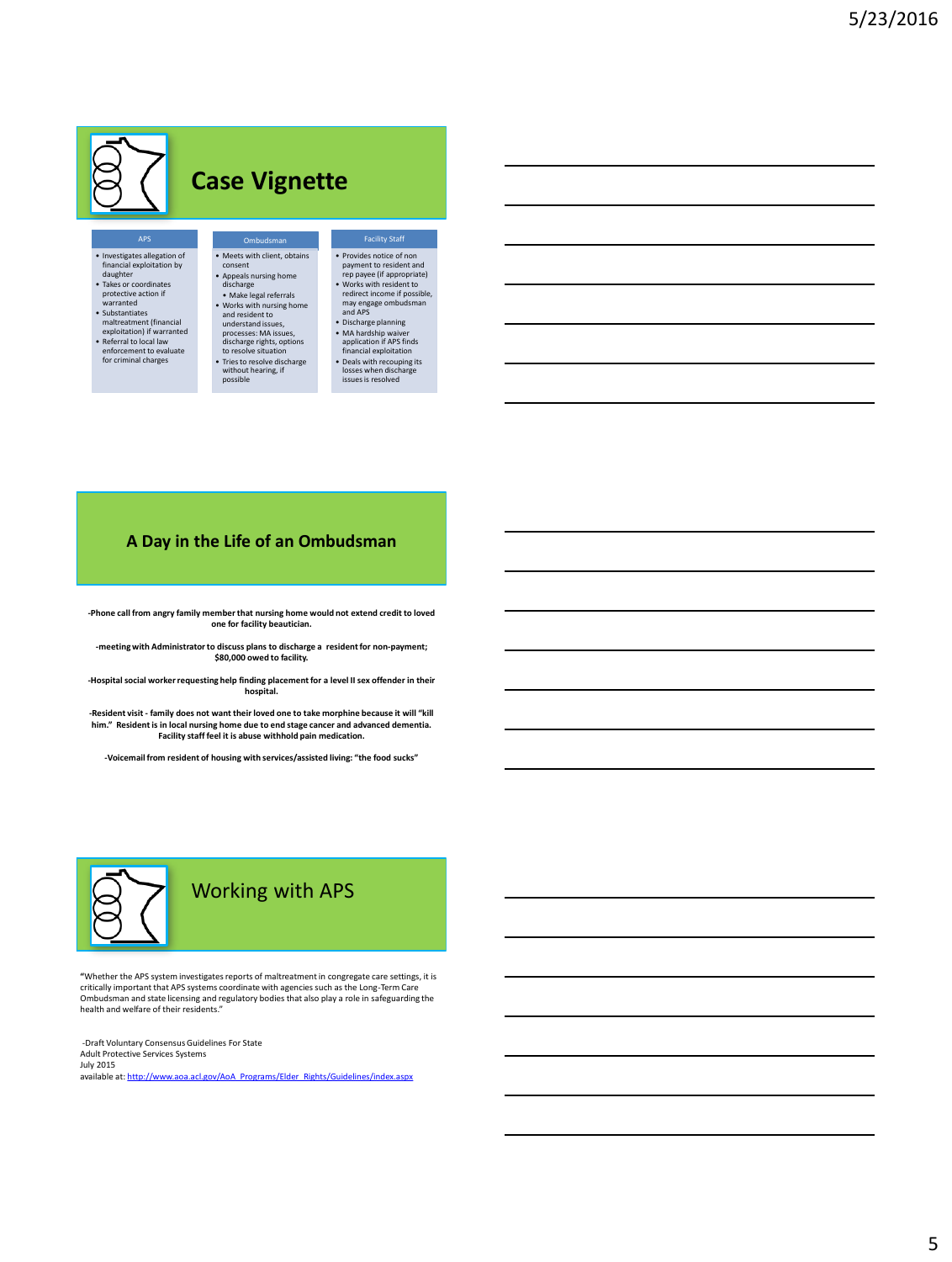# **Who Contacts Us**

| Family/Friends                | 34% |
|-------------------------------|-----|
| Consumers                     | 28% |
| Provider Staff                | 15% |
| Social Service Staff & Others | 19% |
| Anonymous                     | 4%  |



# **Advocacy Issues**

### **Rights - 43%**

Admission/discharge, autonomy, finances, access to information **Care/Services - 35%** Direct care, staffing, abuse, rehab., restraints, policies/procedures **Factors Outside Facility/Agency - 13%** Certification/licensing, Medicaid (MA), legal (POA, guardianship) **Quality of Life - 9%** Environment, dietary, activities



### **Volunteer Corps**

- 50 current assigned in NHs & HWS settings
- 30% serving over 10 years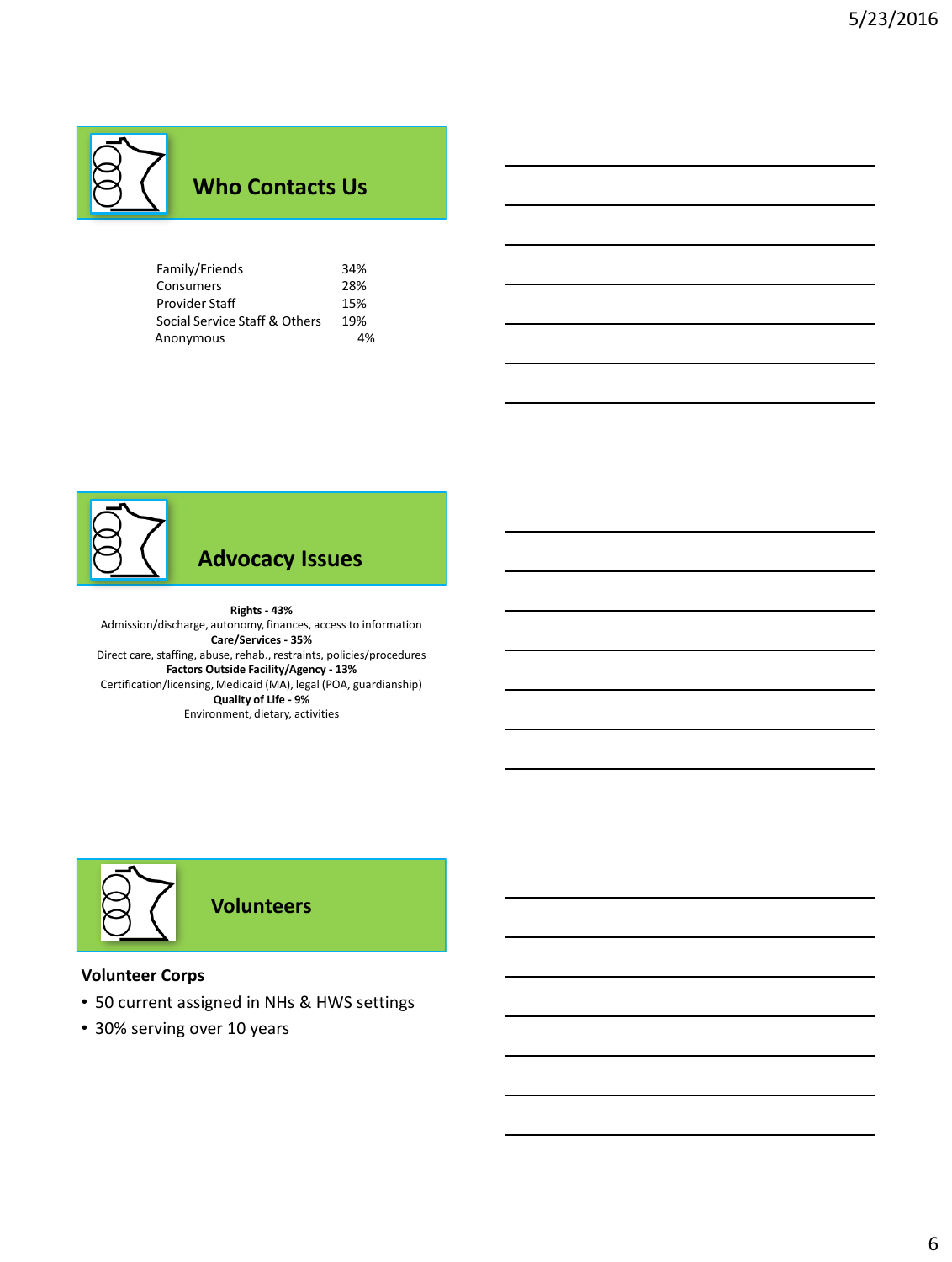

- 2,572 consumer complaints,
- 3,657 Consultations to individuals
- 1,526 Consultations to providers





- Collaboration with Minnesota Department of Health, Department of Human Services, provider organizations, other advocacy groups, adult protection collaboratives, etc.
- Focus on using client experience and casework to inform our systemic advocacy efforts
- Reports and studies